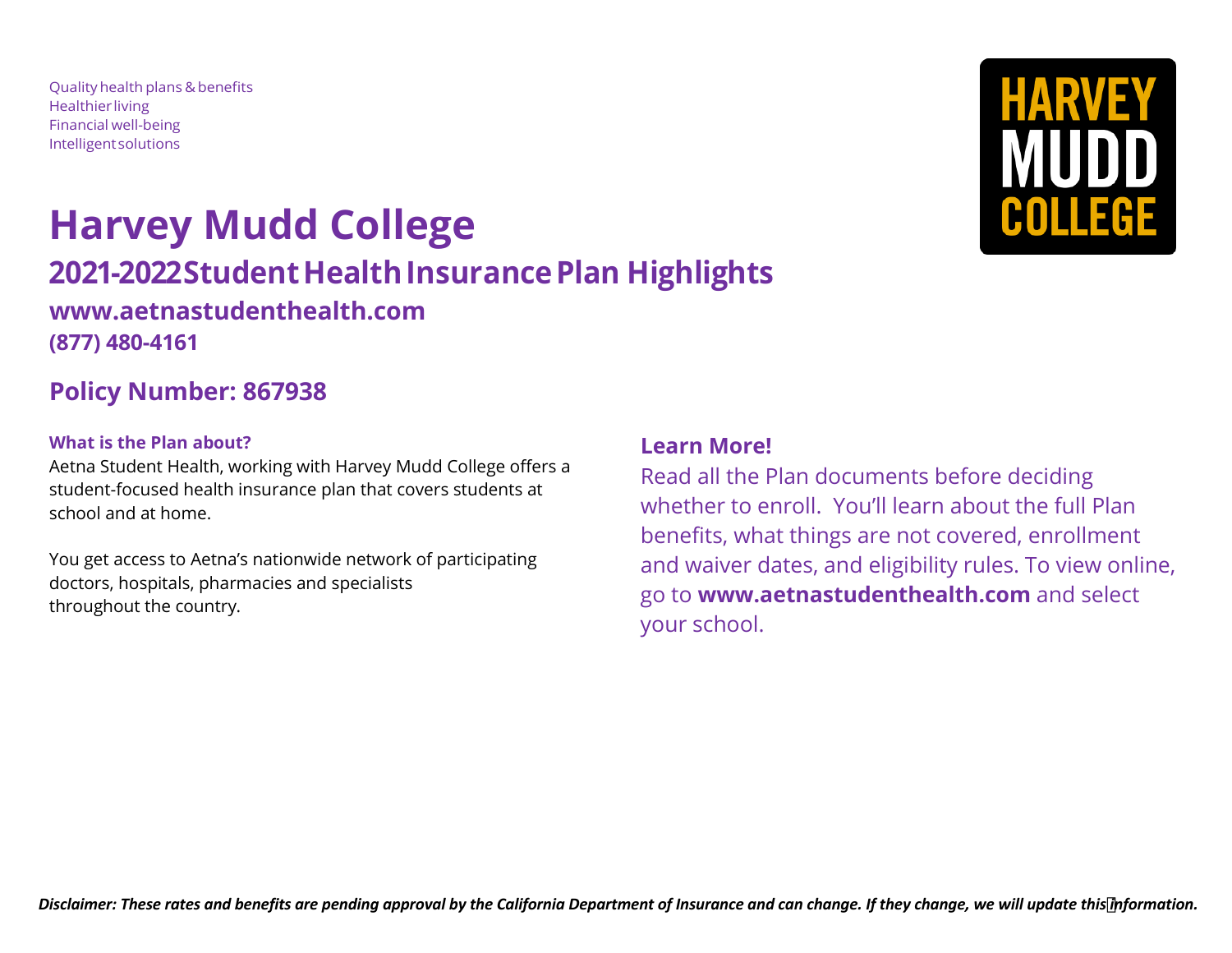|                                 | <b>Coverage Dates</b> | <b>Student Rate</b> | <b>Spouse/Domestic</b><br><b>Partner Rate</b> | <b>One Child Rate</b> | <b>Two or More</b><br><b>Children Rate</b> |
|---------------------------------|-----------------------|---------------------|-----------------------------------------------|-----------------------|--------------------------------------------|
| Annual                          |                       |                     |                                               |                       |                                            |
| <b>Returning Students</b>       | 08/30/21 - 07/31/22   | \$2,570.00          | \$2,560.00                                    | \$2,560.00            | \$5,120.00                                 |
| New Students                    | 08/01/21 - 07/31/22   | \$2,782.00          | \$2,772.00                                    | \$2,772.00            | \$5,544.00                                 |
| Fall                            |                       |                     |                                               |                       |                                            |
| <b>Returning Students</b>       | 08/30/21 - 01/03/22   | \$982.00            | \$978.00                                      | \$978.00              | \$1,956.00                                 |
| New Students                    | 08/01/21 - 01/03/22   | \$1,194.00          | \$1,190.00                                    | \$1,190.00            | \$2,380.00                                 |
| <b>Spring</b> (New & Returning) | 01/04/22 - 07/31/22   | \$1,598.00          | \$1,592.00                                    | \$1,592.00            | \$3,184.00                                 |

## **Who is eligible?**

The following students are eligible for enrollment in the plan:

• All domestic undergraduate students who pay registration fees and are matriculating toward a degree through Harvey Mudd College.

• All international undergraduate students (this includes nonstudent exchange visitors such as visiting faculty, scholars, and researchers) with a current passport or student visa (F-1, J-1, or M-1 visa) temporarily located outside the home country who have not been granted permanent residency status while engaged in full-time educational activities through Harvey Mudd College.

## **Deadline Dates:**

**Fall:** 09/03/21 **Spring:** 01/17/22

#### **Coverage for eligible dependents is also available - please visit <https://www.gallagherstudent.com/cuc.HarveyMudd>for more information.**

All continuing and newly matriculated students are required to have health insurance coverage. You will be automatically enrolled in SHIP, unless proof of comparable coverage is provided, and a waiver is submitted by the Waiver Deadline Date. If you have other health insurance, such as coverage as a dependent under your parent's or spouse's insurance plan and you do not wish to enroll in SHIP, you may submit a waiver application (domestic students only). You must remain enrolled in school for at least the first 31 days from their effective date of coverage, except in the case of medical withdrawal (as verified and approved by the school) to maintain eligibility.

Home study, correspondence, Internet classes, and television (TV) courses, do not fulfill the enrollment requirement. If it is discovered that this eligibility requirement has not been met, our only obligation is to refund premium, less any claims paid.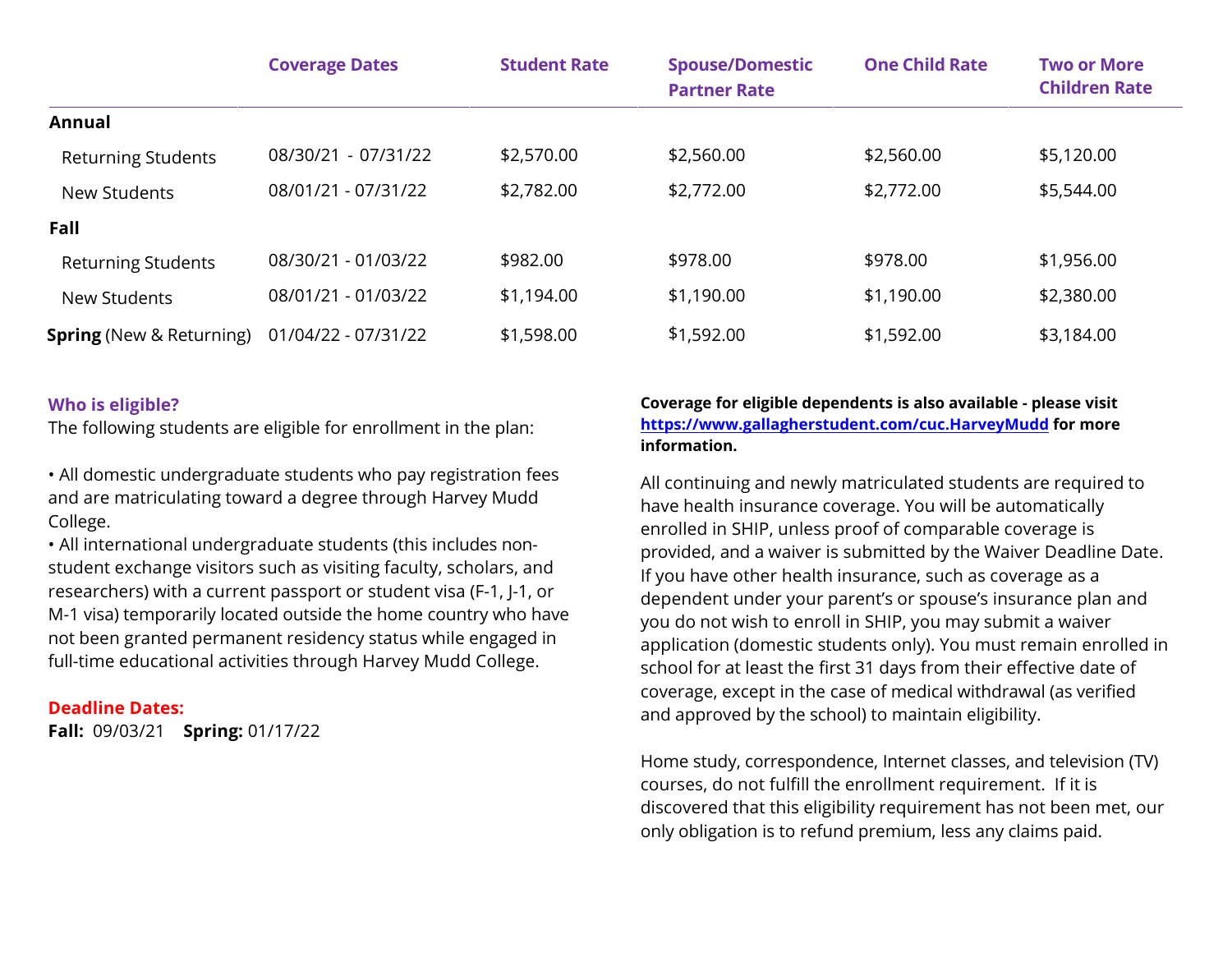| Here's a brief description of the Plan benefits:                                                                                                    |                                              |                                                         |  |  |  |  |
|-----------------------------------------------------------------------------------------------------------------------------------------------------|----------------------------------------------|---------------------------------------------------------|--|--|--|--|
|                                                                                                                                                     | <b>In-Network Provider</b>                   | <b>Out-of-Network Provider</b>                          |  |  |  |  |
| Plan Maximum                                                                                                                                        | Unlimited                                    |                                                         |  |  |  |  |
| <b>Annual Deductible</b>                                                                                                                            |                                              |                                                         |  |  |  |  |
| Individual:                                                                                                                                         | \$500 Per Policy Year                        | N/A                                                     |  |  |  |  |
| <b>Family:</b>                                                                                                                                      | None                                         | N/A                                                     |  |  |  |  |
| <b>Annual Out-of-Pocket Limit</b>                                                                                                                   |                                              |                                                         |  |  |  |  |
| Individual:                                                                                                                                         | \$7,350 Per Individual                       | N/A                                                     |  |  |  |  |
| <b>Family:</b>                                                                                                                                      | \$14,700 Per Family                          | N/A                                                     |  |  |  |  |
|                                                                                                                                                     |                                              |                                                         |  |  |  |  |
| <b>Physician's Office Visit</b>                                                                                                                     | 80% after \$20 copay Per Visit               | Not covered                                             |  |  |  |  |
| <b>Inpatient Hospitalization</b>                                                                                                                    | 80% Per Admission                            | Not covered                                             |  |  |  |  |
| <b>Emergency Room</b>                                                                                                                               | 80% after \$100 copay Per Visit              | Paid same as in-network coverage                        |  |  |  |  |
|                                                                                                                                                     |                                              |                                                         |  |  |  |  |
| <b>Prescription Drugs</b>                                                                                                                           | Prescriptions paid at 100% of the Negotiated | Not Covered                                             |  |  |  |  |
|                                                                                                                                                     | Charge with the following copays:            |                                                         |  |  |  |  |
|                                                                                                                                                     | \$20 Copay for Preferred Generic Drugs       |                                                         |  |  |  |  |
|                                                                                                                                                     | \$40 Copay for Preferred Brand Drugs         |                                                         |  |  |  |  |
|                                                                                                                                                     | \$60 Copay for Non-Preferred Drugs           |                                                         |  |  |  |  |
| Services Your <u>Plan</u> Generally Does NOT Cover (Check your policy or Plan document for more information and a list of any other <u>excluded</u> |                                              |                                                         |  |  |  |  |
|                                                                                                                                                     |                                              |                                                         |  |  |  |  |
| services.)<br><b>Cosmetic Services and Plastic Surgery</b><br>Private Duty Nursing (outpatient only)                                                |                                              |                                                         |  |  |  |  |
| <b>Dental Care for Adults</b>                                                                                                                       | Treatment of Infertility                     | <b>Exercise Programs</b><br><b>Weight Loss Programs</b> |  |  |  |  |
|                                                                                                                                                     | Foot care                                    |                                                         |  |  |  |  |
| Personal care, comfort, or convenience items<br>Wilderness treatment programs<br>$\bullet$                                                          |                                              |                                                         |  |  |  |  |

These are brief highlights of the Student Health Plan. The Plan is available for Harvey Mudd College students and their eligible dependents. The Plan is underwritten by Aetna Life Insurance Company (Aetna). The exact provisions, including definitions, governing this insurance are contained in the Policy issued to you and may be viewed online at **[www.aetnastudenthealth.com.](http://www.aetnastudenthealth.com/)** If there is a difference between this Plan Highlights and the Master Policy, the Policy will control.

The Harvey Mudd College Student Health Insurance Plan is underwritten by Aetna Life Insurance Company. Aetna Student HealthSM is the brand name for products and services provided by Aetna Life Insurance Company and its applicable affiliated companies (Aetna).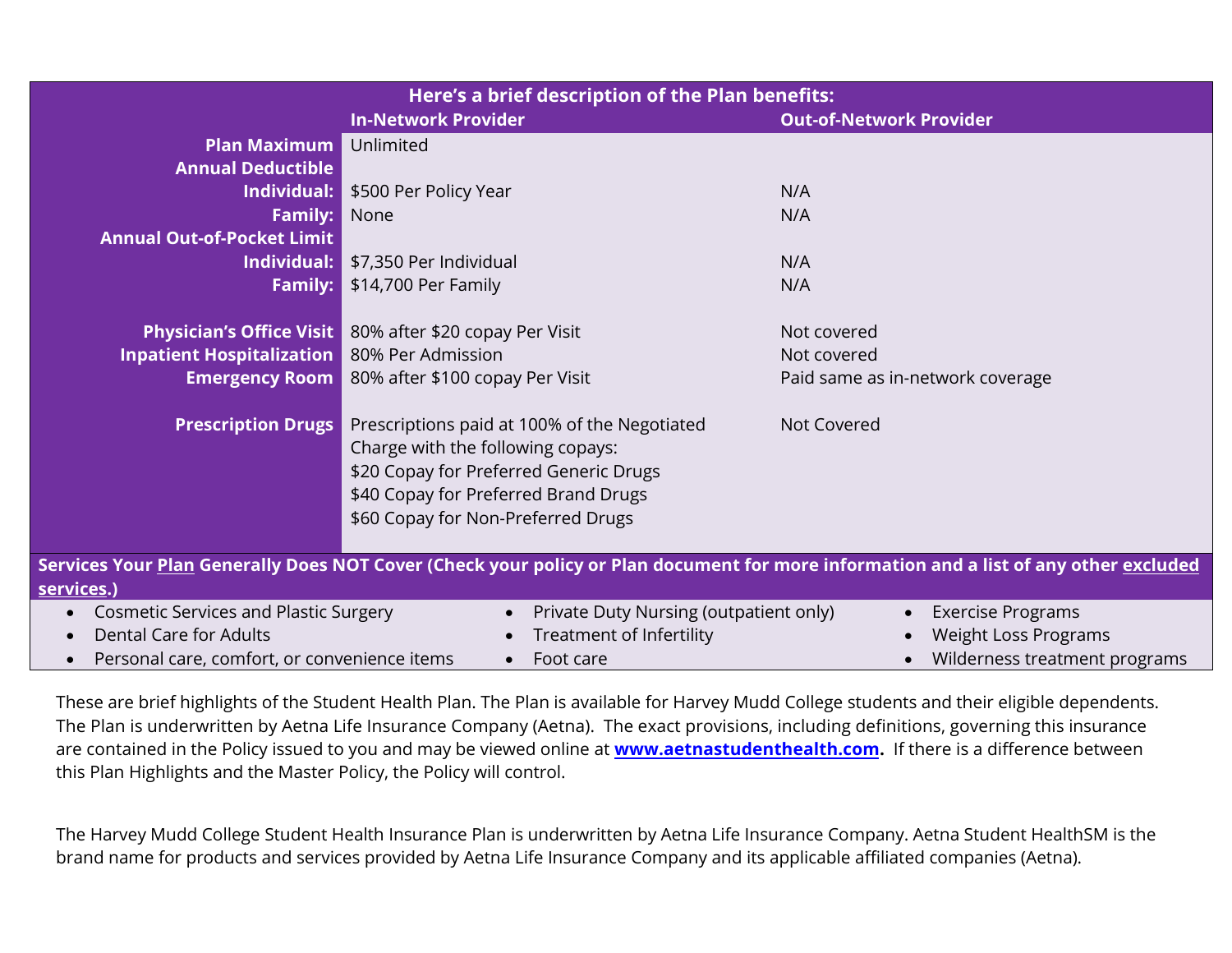Aetna complies with applicable Federal civil rights laws and does not discriminate, exclude or treat people differently based on their race, color, national origin, sex, age, or disability.

Aetna provides free aids/services to people with disabilities and to people who need language assistance.

If you need a qualified interpreter, written information in other formats, translation or other services, call 877-480-4161.

If you believe we have failed to provide these services or otherwise discriminated based on a protected class noted above, you can also file a grievance with the Civil Rights Coordinator by contacting: Civil Rights Coordinator, P.O. Box 14462, Lexington, KY 40512 (CA HMO customers: PO Box 24030 Fresno, CA 93779), 1-800-648-7817, TTY: 711, Fax: 859-425-3379 (CA HMO customers: 860-262-7705), [CRCoordinator@aetna.com.](mailto:CRCoordinator@aetna.com)

You can also file a civil rights complaint with the U.S. Department of Health and Human Services, Office for Civil Rights Complaint Portal, available at [https://ocrportal.hhs.gov/ocr/portal/lobby.jsf,](https://ocrportal.hhs.gov/ocr/portal/lobby.jsf) or at: U.S. Department of Health and Human Services, 200 Independence Avenue SW., Room 509F, HHH Building, Washington, DC 20201, or at 1-800-368-1019, 800-537-7697 (TDD).

*Aetna is the brand name used for products and services provided by one or more of the Aetna group of subsidiary companies, including Aetna Life Insurance Company, Coventry Health Care plans and their affiliates (Aetna).*